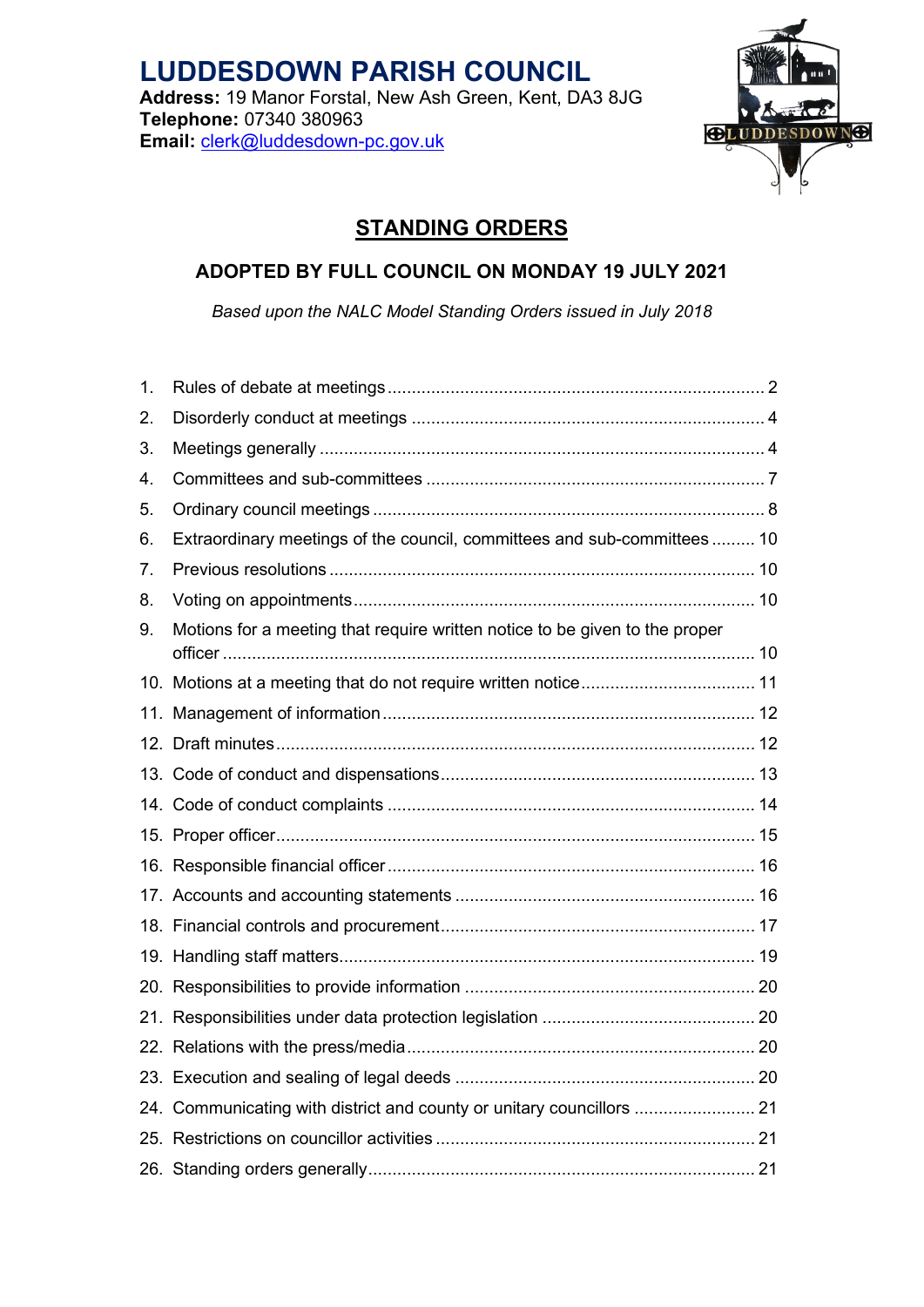#### <span id="page-1-0"></span>**1. Rules of debate at meetings**

- a Motions on the agenda shall be considered in the order that they appear unless the order is changed at the discretion of the chairman of the meeting.
- b A motion (including an amendment) shall not be progressed unless it has been moved and seconded.
- c A motion on the agenda that is not moved by its proposer may be treated by the chairman of the meeting as withdrawn.
- d If a motion (including an amendment) has been seconded, it may be withdrawn by the proposer only with the consent of the seconder and the meeting.
- e An amendment is a proposal to remove or add words to a motion. It shall not negate the motion.
- f If an amendment to the original motion is carried, the original motion (as amended) becomes the substantive motion upon which further amendment(s) may be moved.
- g An amendment shall not be considered unless early verbal notice of it is given at the meeting and, if requested by the chairman of the meeting, is expressed in writing to the chairman.
- h A councillor may move an amendment to his own motion if agreed by the meeting. If a motion has already been seconded, the amendment shall be with the consent of the seconder and the meeting.
- i If there is more than one amendment to an original or substantive motion, the amendments shall be moved in the order directed by the chairman of the meeting.
- j Subject to standing order 1(k), only one amendment shall be moved and debated at a time, the order of which shall be directed by the chairman of the meeting.
- k One or more amendments may be discussed together if the chairman of the meeting considers this expedient but each amendment shall be voted upon separately.
- l A councillor may not move more than one amendment to an original or substantive motion.
- m The mover of an amendment has no right of reply at the end of debate on it.
- n Where a series of amendments to an original motion are carried, the mover of the original motion shall have a right of reply either at the end of debate on the first amendment or at the very end of debate on the final substantive motion immediately before it is put to the vote.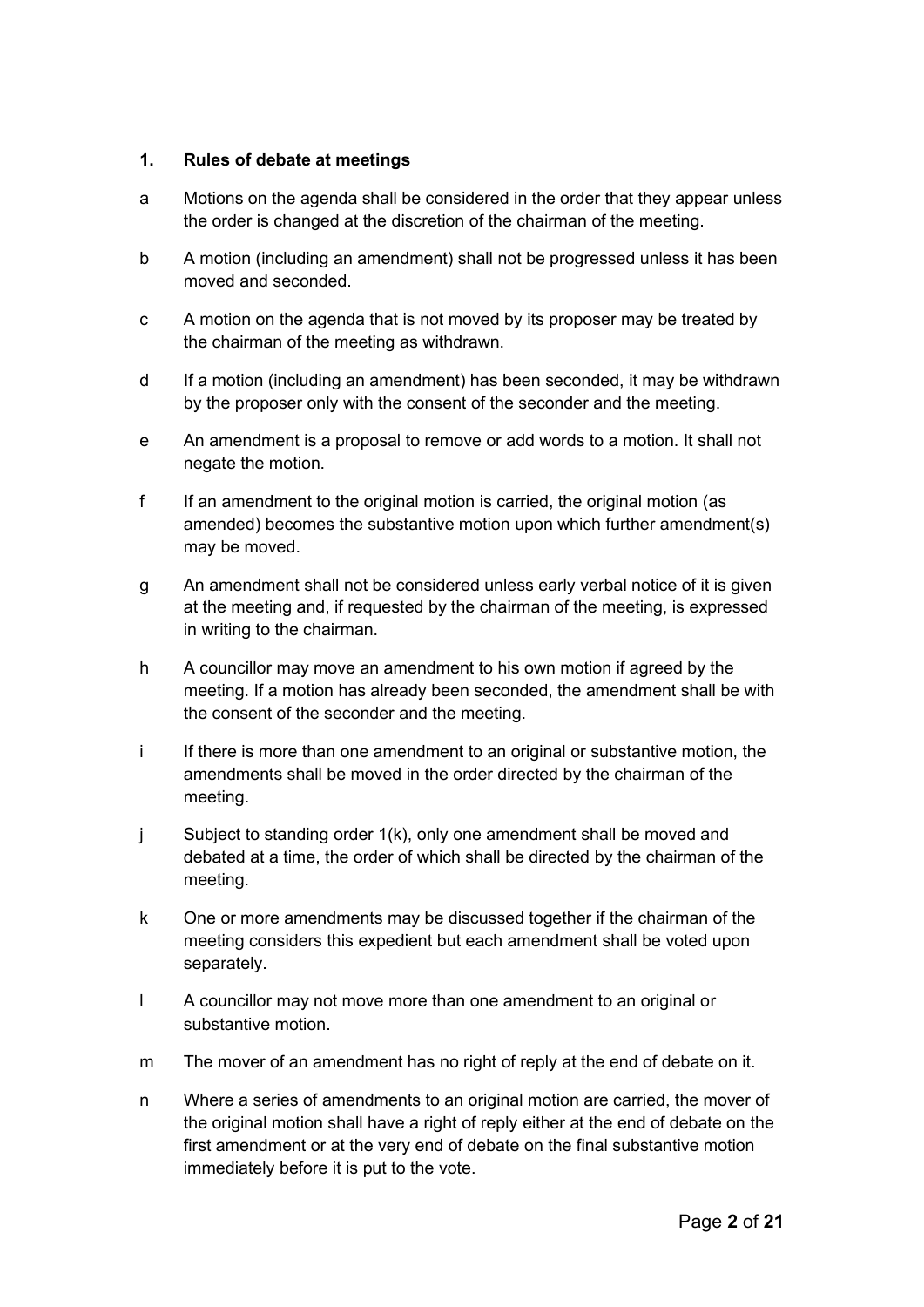- o Unless permitted by the chairman of the meeting, a councillor may speak once in the debate on a motion except:
	- i. to speak on an amendment moved by another councillor;
	- ii. to move or speak on another amendment if the motion has been amended since he last spoke;
	- iii. to make a point of order;
	- iv. to give a personal explanation; or
	- v. to exercise a right of reply.
- p During the debate on a motion, a councillor may interrupt only on a point of order or a personal explanation and the councillor who was interrupted shall stop speaking. A councillor raising a point of order shall identify the standing order which he considers has been breached or specify the other irregularity in the proceedings of the meeting he is concerned by.
- q A point of order shall be decided by the chairman of the meeting and his decision shall be final.
- r When a motion is under debate, no other motion shall be moved except:
	- i. to amend the motion;
	- ii. to proceed to the next business;
	- iii. to adjourn the debate;
	- iv. to put the motion to a vote;
	- v. to ask a person to be no longer heard or to leave the meeting;
	- vi. to refer a motion to a committee or sub-committee for consideration;
	- vii. to exclude the public and press;
	- viii. to adjourn the meeting; or
	- ix. to suspend particular standing order(s) excepting those which reflect mandatory statutory or legal requirements.
- s Before an original or substantive motion is put to the vote, the chairman of the meeting shall be satisfied that the motion has been sufficiently debated and that the mover of the motion under debate has exercised or waived his right of reply.
- t Excluding motions moved under standing order 1(r), the contributions or speeches by a councillor shall relate only to the motion under discussion and shall not exceed three minutes without the consent of the chairman of the meeting.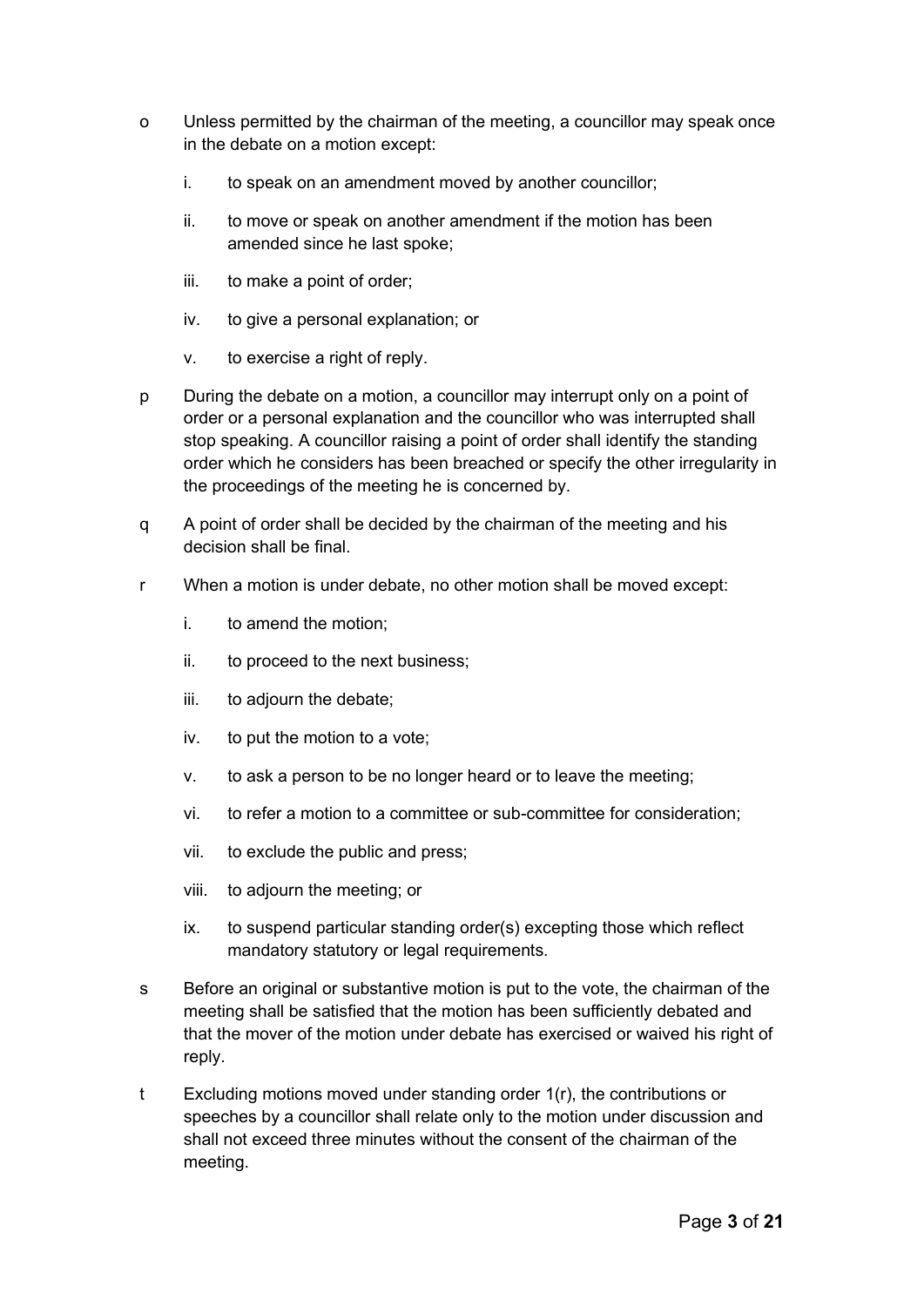#### <span id="page-3-0"></span>**2. Disorderly conduct at meetings**

- a No person shall obstruct the transaction of business at a meeting or behave offensively or improperly. If this standing order is ignored, the chairman of the meeting shall request such person(s) to moderate or improve their conduct.
- b If person(s) disregard the request of the chairman of the meeting to moderate or improve their conduct, any councillor or the chairman of the meeting may move that the person be no longer heard or be excluded from the meeting. The motion, if seconded, shall be put to the vote without discussion.
- c If a resolution made under standing order  $2(b)$  is ignored, the chairman of the meeting may take further reasonable steps to restore order or to progress the meeting. This may include temporarily suspending or closing the meeting.

#### <span id="page-3-1"></span>**3. Meetings generally**

Full Council meetings Committee meetings Sub-committee meetings

- a **Meetings shall not take place in premises which at the time of the meeting are used for the supply of alcohol, unless no other premises are available free of charge or at a reasonable cost.** Meetings shall usually be held at Luddesdown Village Hall, if unavailable, the Meopham Scout Hut will be booked.
- b **The minimum three clear days for notice of a meeting does not include the day on which notice was issued, the day of the meeting, a Sunday, a day of the Christmas break, a day of the Easter break or of a bank holiday or a day appointed for public thanksgiving or mourning.**
- c **The minimum three clear days' public notice for a meeting does not include the day on which the notice was issued or the day of the meeting unless the meeting is convened at shorter notice**
- ● d **Meetings shall be open to the public unless their presence is prejudicial to the public interest by reason of the confidential nature of the business to be transacted or for other special reasons. The public's exclusion from part or all of a meeting shall be by a resolution which shall give reasons for the public's exclusion.**
	- e Members of the public may make representations, answer questions and give evidence at a meeting which they are entitled to attend in respect of the business on the agenda.
	- f The period of time designated for public participation at a meeting in accordance with standing order 3(e) shall not exceed fifteen minutes unless directed by the chairman of the meeting.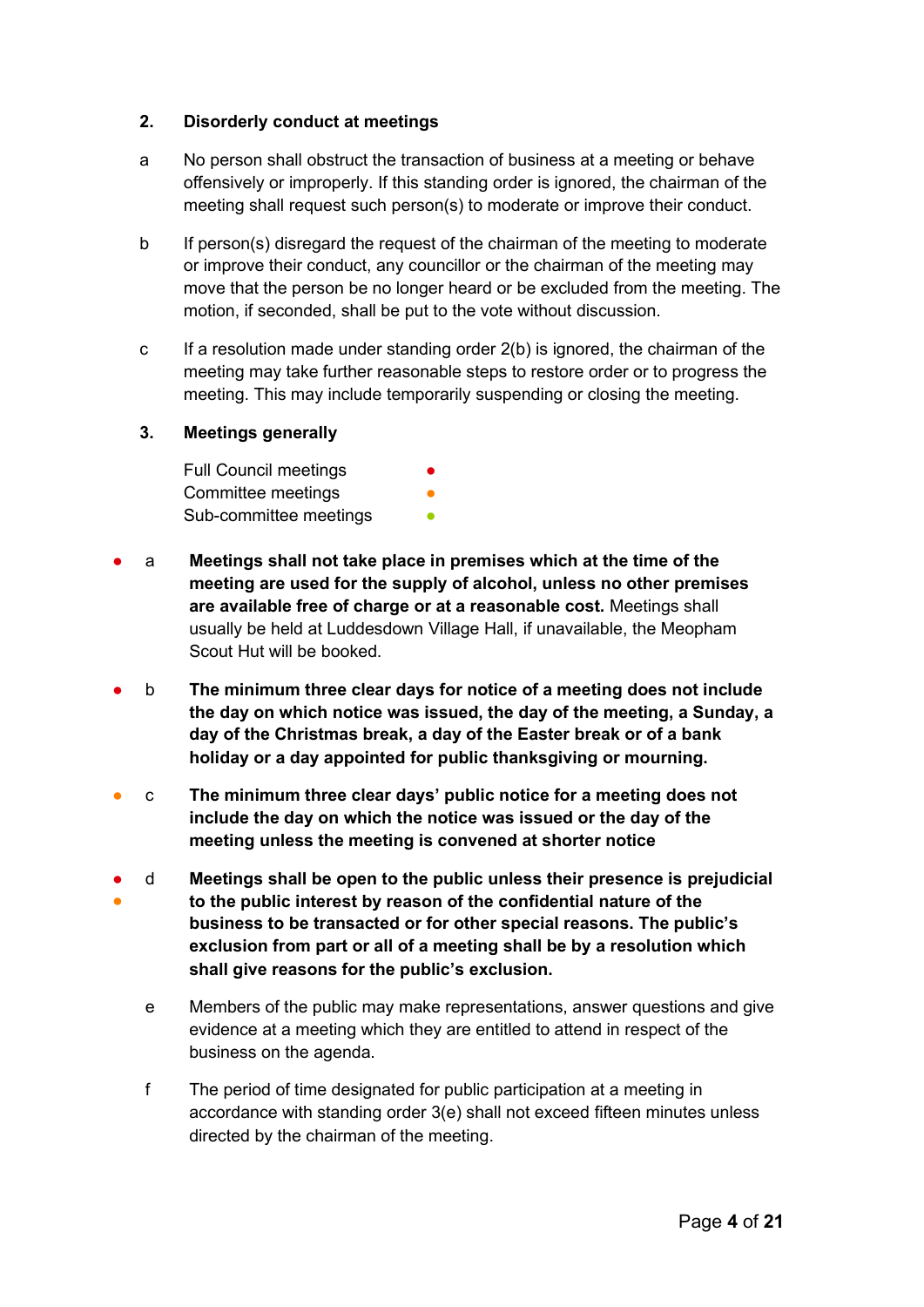- g Subject to standing order 3(f), a member of the public shall not speak for more than three minutes.
- h In accordance with standing order 3(e), a question shall not require a response at the meeting nor start a debate on the question. The chairman of the meeting may direct that a written or oral response be given.
- i A member of the public shall raise their hand when requesting to speak during the time allocated for public participation. There is no requirement on them to be standing whilst speaking, this remains at the individual's discretion.
- j A person who speaks at a meeting shall direct his comments to the chairman of the meeting.
- k Only one person is permitted to speak at a time. If more than one person wants to speak, the chairman of the meeting shall direct the order of speaking.
- ● l **Subject to standing order 3(m), a person who attends a meeting is permitted to report on the meeting whilst the meeting is open to the public. To "report" means to film, photograph, make an audio recording of meeting proceedings, use any other means for enabling persons not present to see or hear the meeting as it takes place or later or to report or to provide oral or written commentary about the meeting so that the report or commentary is available as the meeting takes place or later to persons not present.**
- ● m **A person present at a meeting may not provide an oral report or oral commentary about a meeting as it takes place without permission.**
- ● n **The press shall be provided with reasonable facilities for the taking of their report of all or part of a meeting at which they are entitled to be present.**
- o **Subject to standing orders which indicate otherwise, anything authorised or required to be done by, to or before the Chairman of the Council may in his absence be done by, to or before the Vice-Chairman of the Council (if there is one).**
- p **The Chairman of the Council, if present, shall preside at a meeting. If the Chairman is absent from a meeting, the Vice-Chairman of the Council (if there is one) if present, shall preside. If both the Chairman and the Vice-Chairman are absent from a meeting, a councillor as chosen by the councillors present at the meeting shall preside at the meeting.**
- q **Subject to a meeting being quorate, all questions at a meeting shall be**
- ● **decided by a majority of the councillors and non-councillors with voting rights present and voting.**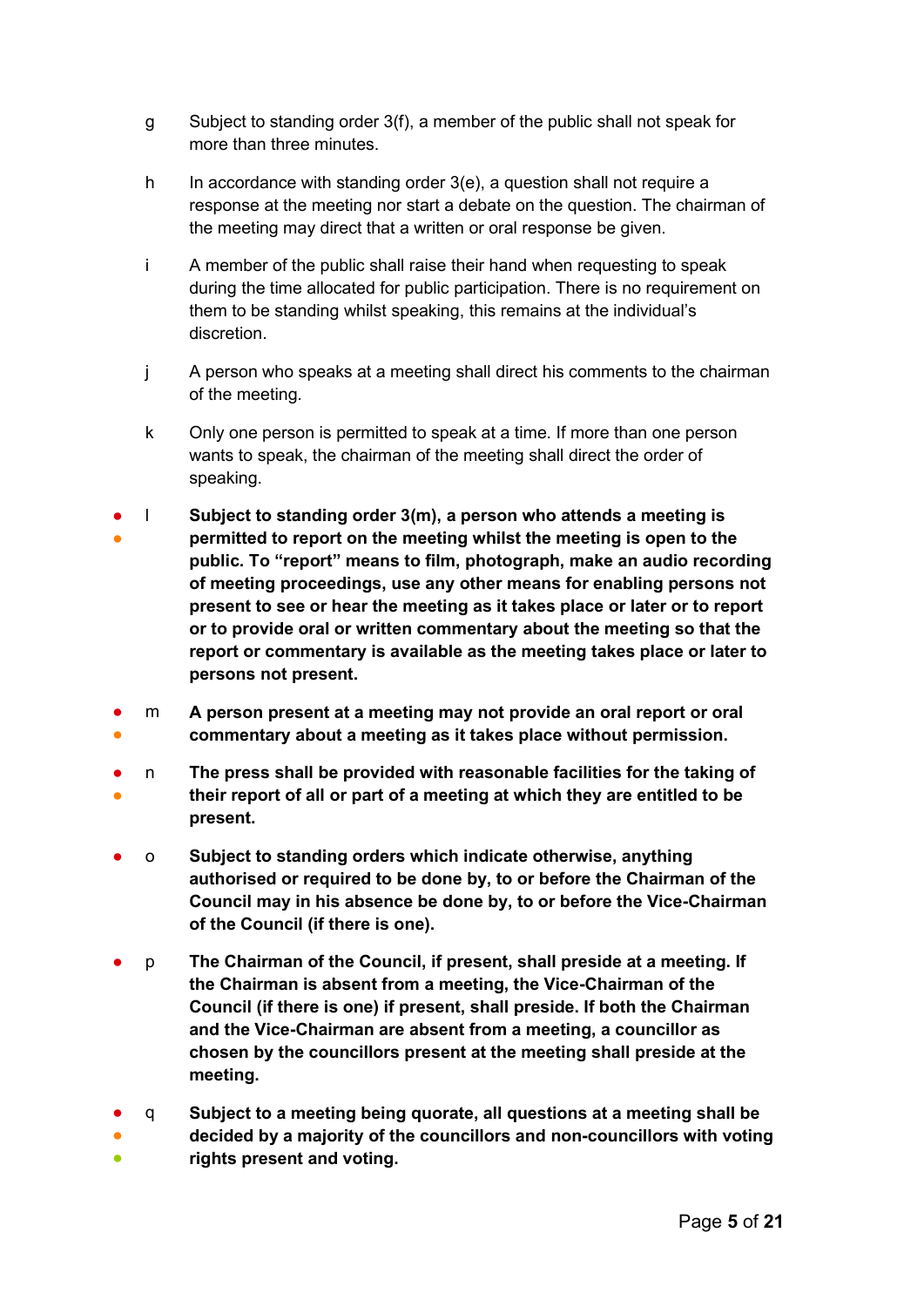- r **The chairman of a meeting may give an original vote on any matter put**
- **to the vote, and in the case of an equality of votes may exercise his**
- **casting vote whether or not he gave an original vote.**

*See standing orders 5(h) and (i) for the different rules that apply in the election of the Chairman of the Council at the annual meeting of the Council.*

- s **Unless standing orders provide otherwise, voting on a question shall be by a show of hands. At the request of a councillor, the voting on any question shall be recorded so as to show whether each councillor present and voting gave his vote for or against that question.** Such a request shall be made before moving on to the next item of business on the agenda.
	- t The minutes of a meeting shall include an accurate record of the following:
		- i. the time and place of the meeting;
		- ii. the names of councillors who are present and the names of councillors who are absent;
		- iii. interests that have been declared by councillors and non-councillors with voting rights;
		- iv. the grant of dispensations (if any) to councillors and non-councillors with voting rights;
		- v. whether a councillor or non-councillor with voting rights left the meeting when matters that they held interests in were being considered;
		- vi. if there was a public participation session; and
		- vii. the resolutions made.

● ●

- u **A councillor or a non-councillor with voting rights who has a**
- ● **disclosable pecuniary interest or another interest as set out in the Council's code of conduct in a matter being considered at a meeting is subject to statutory limitations or restrictions under the code on his right to participate and vote on that matter.**
- v **No business may be transacted at a meeting unless at least one-third of the whole number of members of the Council are present and in no case shall the quorum of a meeting be less than three.**

*See standing order 4d(viii) for the quorum of a committee or sub-committee meeting.* 

● w **If a meeting is or becomes inquorate no business shall be transacted**

and the meeting shall be closed. The business on the agenda for the meeting shall be adjourned to another meeting.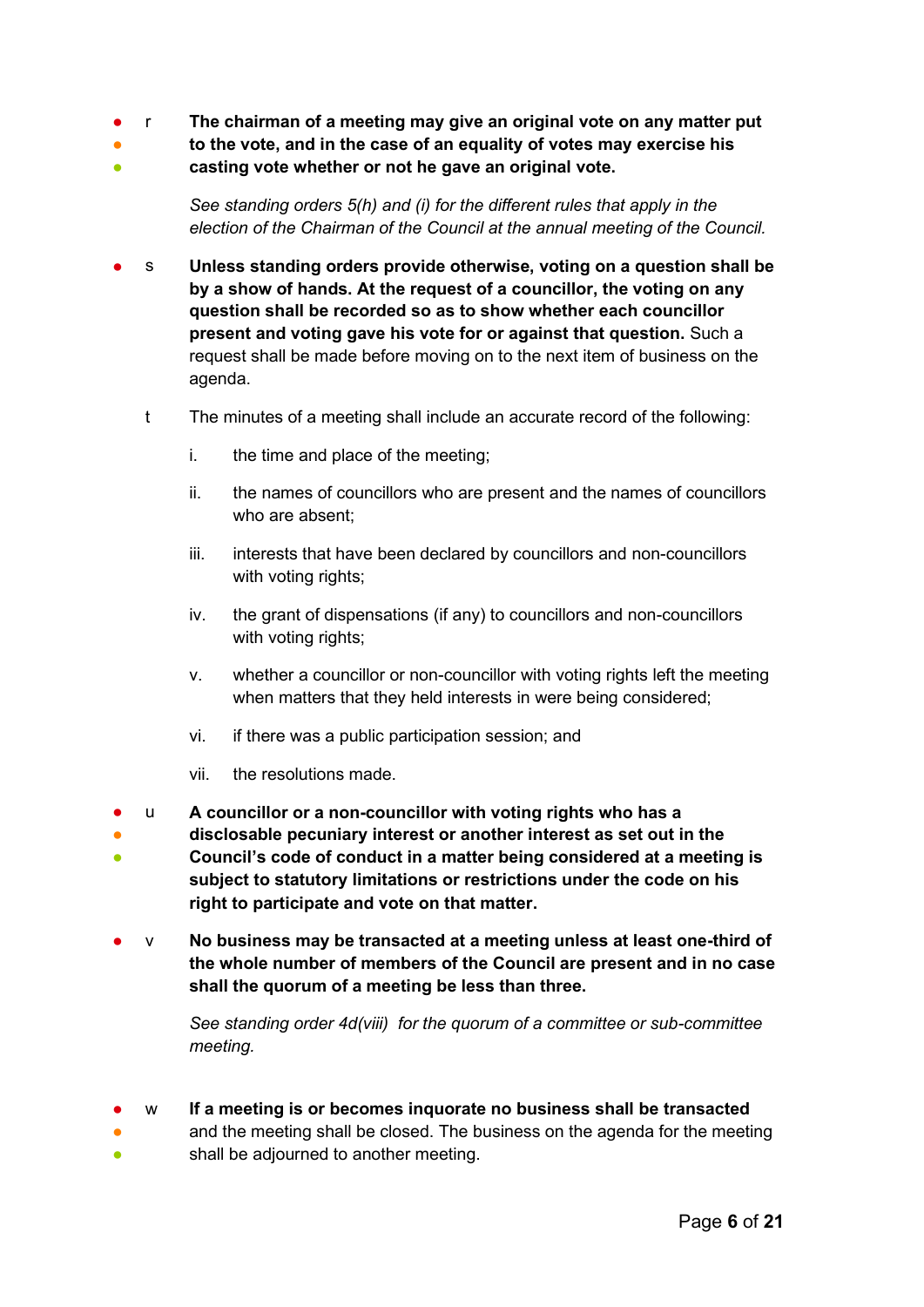x Meetings of the Council shall stand adjourned at 10:00pm, provided that a motion to extend the Meeting for not more than a further half-hour may at that time be proposed by the Chairman or by any member and put to vote without discussion.

#### <span id="page-6-0"></span>**4. Committees and sub-committees**

- a **Unless the Council determines otherwise, a committee may appoint a sub-committee whose terms of reference and members shall be determined by the committee.**
- b **The members of a committee may include non-councillors unless it is a committee which regulates and controls the finances of the Council.**
- c **Unless the Council determines otherwise, all the members of an advisory committee and a sub-committee of the advisory committee may be noncouncillors.**
- d The Council may appoint standing committees or other committees as may be necessary, and:
	- i. shall determine their terms of reference;
	- ii. shall determine the number and time of the ordinary meetings of a standing committee up until the date of the next annual meeting of the Council;
	- iii. shall permit a committee, other than in respect of the ordinary meetings of a committee, to determine the number and time of its meetings;
	- iv. shall, subject to standing orders 4(b) and (c), appoint and determine the terms of office of members of such a committee;
	- v. may, subject to standing orders 4(b) and (c), appoint and determine the terms of office of the substitute members to a committee whose role is to replace the ordinary members at a meeting of a committee if the ordinary members of the committee confirm to the Proper Officer three days before the meeting that they are unable to attend;
	- vi. shall, after it has appointed the members of a standing committee, appoint the chairman of the standing committee;
	- vii. shall permit a committee other than a standing committee, to appoint its own chairman at the first meeting of the committee;
	- viii. shall determine the place, notice requirements and quorum for a meeting of a committee and a sub-committee which, in both cases, shall be no less than three;
	- ix. shall determine if the public may participate at a meeting of a committee;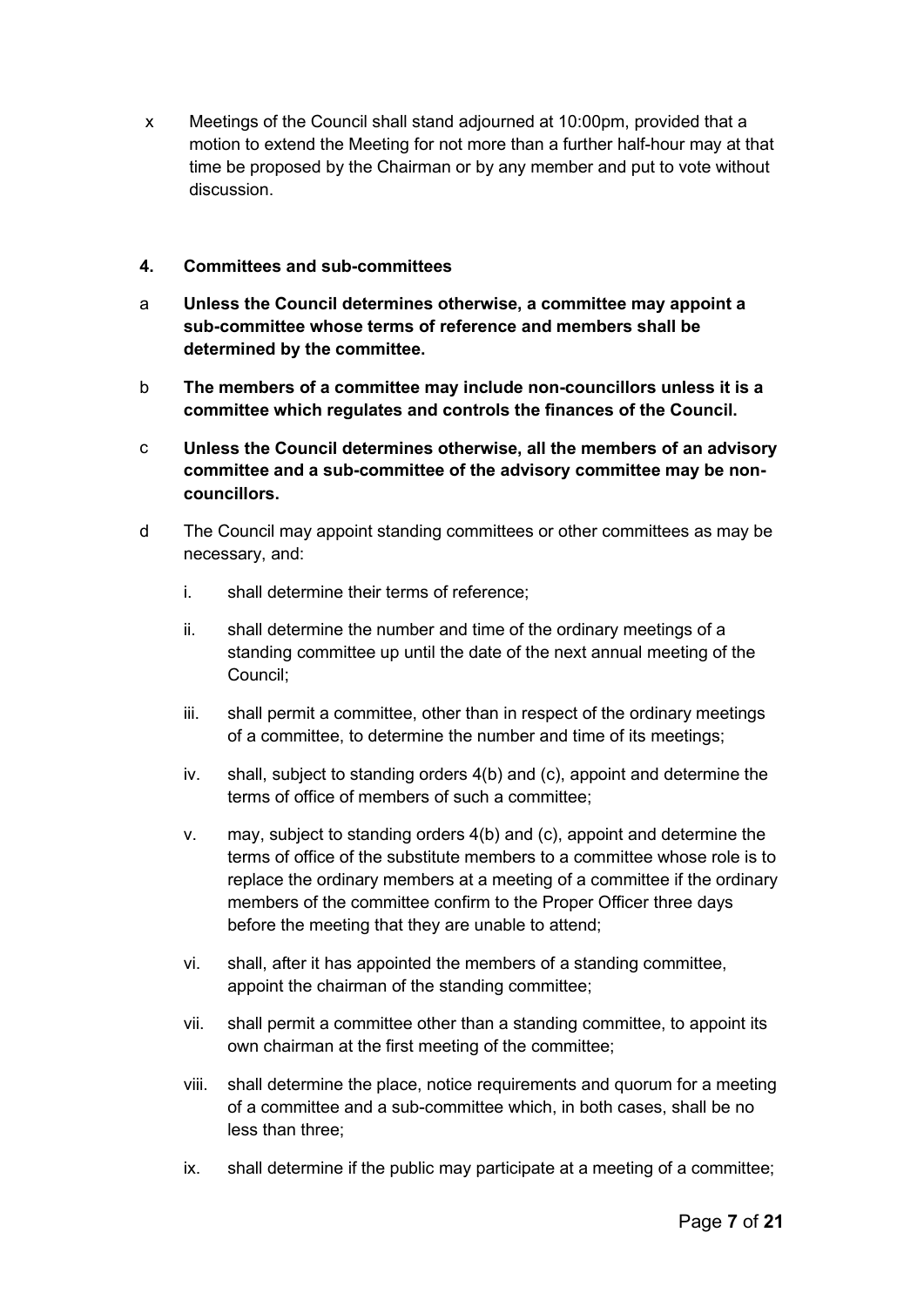- x. shall determine if the public and press are permitted to attend the meetings of a sub-committee and also the advance public notice requirements, if any, required for the meetings of a sub-committee;
- xi. shall determine if the public may participate at a meeting of a subcommittee that they are permitted to attend; and
- xii. may dissolve a committee or a sub-committee.

#### <span id="page-7-0"></span>**5. Ordinary council meetings**

- a **In an election year, the annual meeting of the Council shall be held on or within 14 days following the day on which the councillors elected take office.**
- b **In a year which is not an election year, the annual meeting of the Council shall be held on such day in May as the Council decides.**
- c **If no other time is fixed, the annual meeting of the Council shall take place at 6pm.**
- d **In addition to the annual meeting of the Council, at least three other ordinary meetings shall be held in each year on such dates and times as the Council decides.**
- e **The first business conducted at the annual meeting of the Council shall be the election of the Chairman and Vice-Chairman (if there is one) of the Council.**
- f **The Chairman of the Council, unless he has resigned or becomes disqualified, shall continue in office and preside at the annual meeting until his successor is elected at the next annual meeting of the Council.**
- g **The Vice-Chairman of the Council, if there is one, unless he resigns or becomes disqualified, shall hold office until immediately after the election of the Chairman of the Council at the next annual meeting of the Council.**
- h **In an election year, if the current Chairman of the Council has not been re-elected as a member of the Council, he shall preside at the annual meeting until a successor Chairman of the Council has been elected. The current Chairman of the Council shall not have an original vote in respect of the election of the new Chairman of the Council but shall give a casting vote in the case of an equality of votes.**
- i **In an election year, if the current Chairman of the Council has been reelected as a member of the Council, he shall preside at the annual meeting until a new Chairman of the Council has been elected. He may exercise an original vote in respect of the election of the new Chairman of the Council and shall give a casting vote in the case of an equality of votes.**
- j Following the election of the Chairman of the Council and Vice-Chairman (if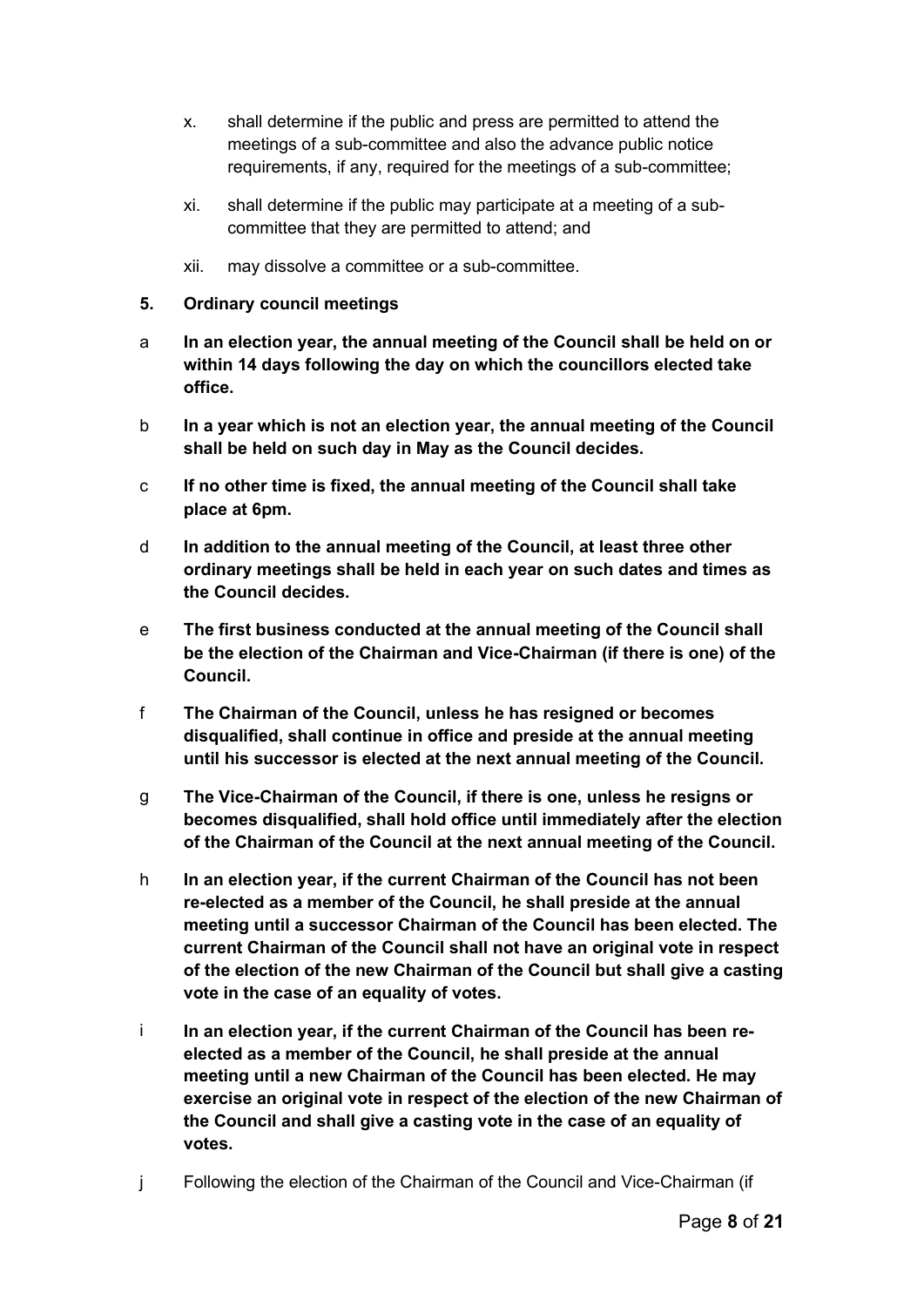there is one) of the Council at the annual meeting, the business shall include:

- i. **In an election year, delivery by the Chairman of the Council and councillors of their acceptance of office forms unless the Council resolves for this to be done at a later date. In a year which is not an election year, delivery by the Chairman of the Council of his acceptance of office form unless the Council resolves for this to be done at a later date;**
- ii. Confirmation of the accuracy of the minutes of the last meeting of the Council;
- iii. Receipt of the minutes of the last meeting of a committee;
- iv. Consideration of the recommendations made by a committee;
- v. Review of delegation arrangements to committees, sub-committees, staff and other local authorities;
- vi. Review of the terms of reference for committees;
- vii. Appointment of members to existing committees;
- viii. Appointment of any new committees in accordance with standing order 4;
- ix. Review and adoption of appropriate standing orders and financial regulations;
- x. Review of arrangements (including legal agreements) with other local authorities, not-for-profit bodies and businesses.
- xi. Review of representation on or work with external bodies and arrangements for reporting back;
- xii. In an election year, to make arrangements with a view to the Council becoming eligible to exercise the general power of competence in the future;
- xiii. Review of inventory of land and other assets including buildings and office equipment;
- xiv. Confirmation of arrangements for insurance cover in respect of all insurable risks;
- xv. Review of the Council's and/or staff subscriptions to other bodies;
- xvi. Review of the Council's complaints procedure;
- xvii. Review of the Council's policies, procedures and practices in respect of its obligations under freedom of information and data protection legislation (*see also standing orders 11, 20 and 21*);
- xviii. Review of the Council's policy for dealing with the press/media;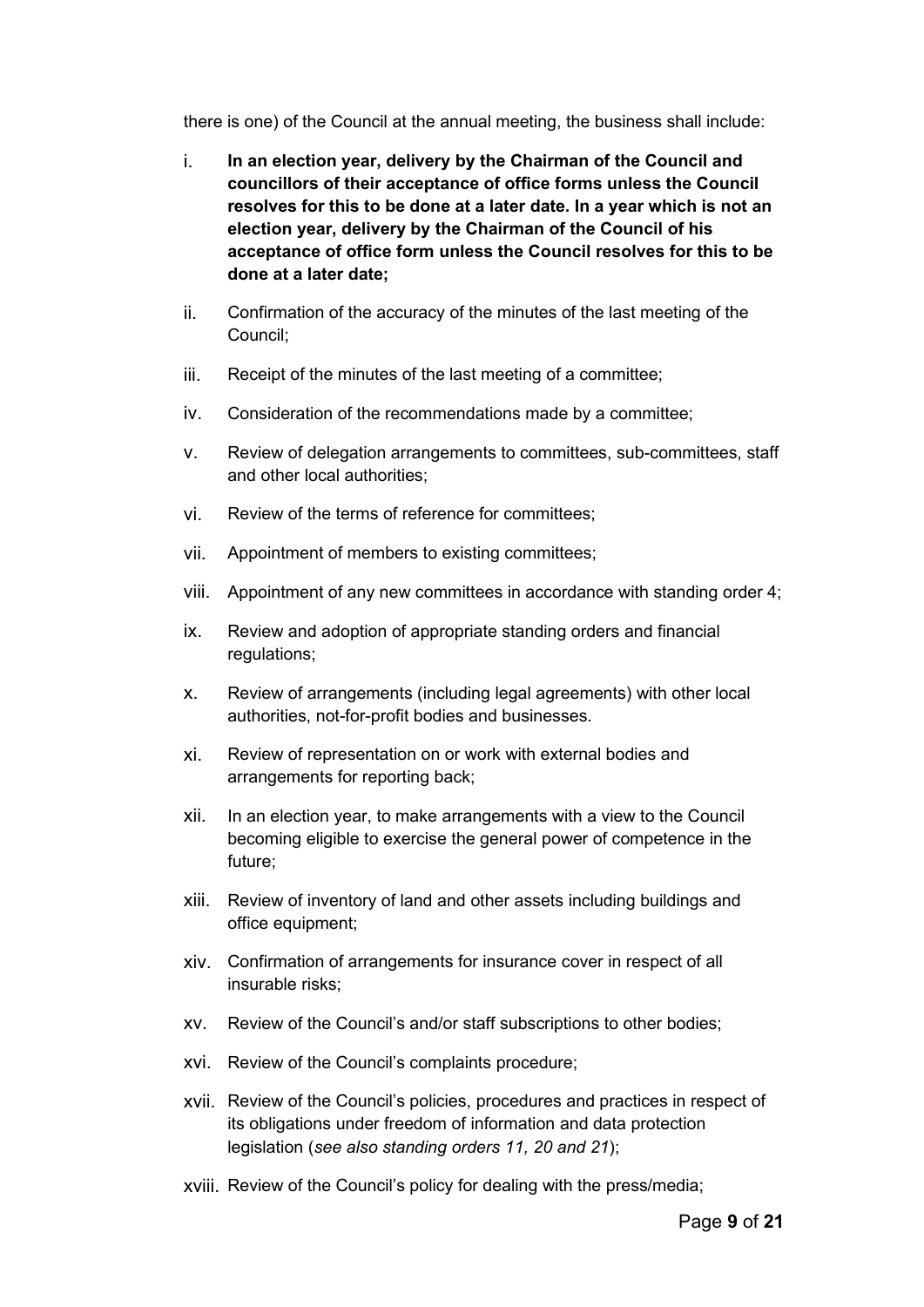- xix. Review of the Council's employment policies and procedures;
- xx. Review of the Council's expenditure incurred under s.137 of the Local Government Act 1972 or the general power of competence.
- xxi. Determining the time and place of ordinary meetings of the Council up to and including the next annual meeting of the Council.
- <span id="page-9-0"></span>**6. Extraordinary meetings of the council, committees and sub-committees**
- a **The Chairman of the Council may convene an extraordinary meeting of the Council at any time.**
- b **If the Chairman of the Council does not call an extraordinary meeting of the Council within seven days of having been requested in writing to do so by two councillors, any two councillors may convene an extraordinary meeting of the Council. The public notice giving the time, place and agenda for such a meeting shall be signed by the two councillors.**
- c The chairman of a committee may convene an extraordinary meeting of the committee at any time.
- d If the chairman of a committee does not call an extraordinary meeting within seven days of having been requested to do so by two members of the committee, any two members of the committee may convene an extraordinary meeting of the committee.

#### <span id="page-9-1"></span>**7. Previous resolutions**

- a A resolution shall not be reversed within six months except either by a special motion, which requires written notice by at least two councillors to be given to the Proper Officer in accordance with standing order 9, or by a motion moved in pursuance of the recommendation of a committee or a sub-committee.
- b When a motion moved pursuant to standing order 7(a) has been disposed of, no similar motion may be moved for a further six months.

## <span id="page-9-2"></span>**8. Voting on appointments**

a Where more than two persons have been nominated for a position to be filled by the Council and none of those persons has received an absolute majority of votes in their favour, the name of the person having the least number of votes shall be struck off the list and a fresh vote taken. This process shall continue until a majority of votes is given in favour of one person. A tie in votes may be settled by the casting vote exercisable by the chairman of the meeting.

## <span id="page-9-3"></span>**9. Motions for a meeting that require written notice to be given to the proper officer**

a A motion shall relate to the responsibilities of the meeting for which it is tabled and in any event shall relate to the performance of the Council's statutory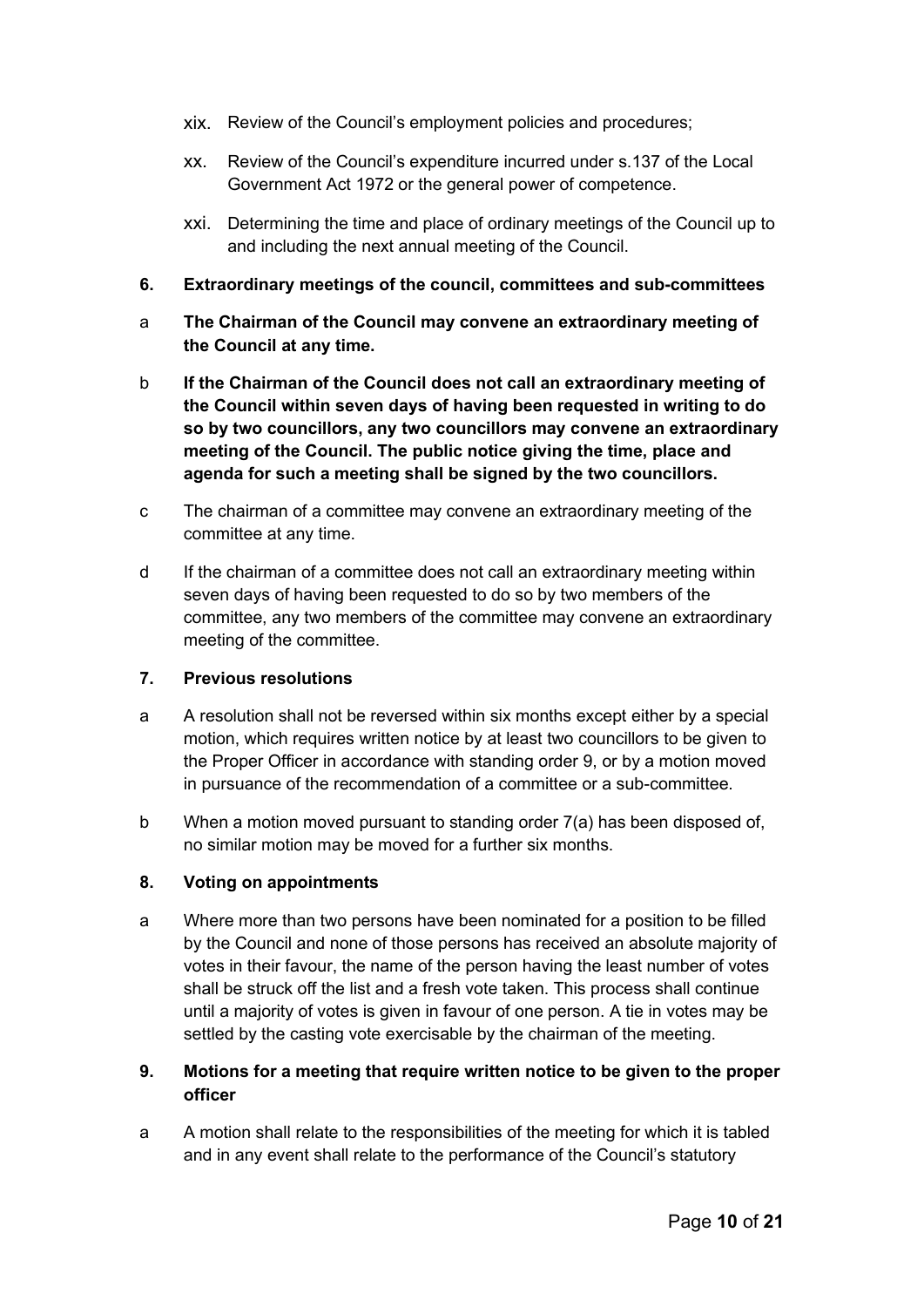functions, powers and obligations or an issue which specifically affects the Council's area or its residents.

- b No motion may be moved at a meeting unless it is on the agenda and the mover has given written notice of its wording to the Proper Officer at least ten clear days before the meeting. Clear days do not include the day of the notice or the day of the meeting.
- c The Proper Officer may, before including a motion on the agenda received in accordance with standing order 9(b), correct obvious grammatical or typographical errors in the wording of the motion.
- d If the Proper Officer considers the wording of a motion received in accordance with standing order 9(b) is not clear in meaning, the motion shall be rejected until the mover of the motion resubmits it, so that it can be understood, in writing, to the Proper Officer at least eight clear days before the meeting.
- e If the wording or subject of a proposed motion is considered improper, the Proper Officer shall consult with the chairman of the forthcoming meeting or, as the case may be, the councillors who have convened the meeting, to consider whether the motion shall be included in the agenda or rejected.
- f The decision of the Proper Officer as to whether or not to include the motion on the agenda shall be final.
- g Motions received shall be recorded and numbered in the order that they are received.
- h Motions rejected shall be recorded with an explanation by the Proper Officer of the reason for rejection.

#### <span id="page-10-0"></span>**10. Motions at a meeting that do not require written notice**

- a The following motions may be moved at a meeting without written notice to the Proper Officer:
	- i. to correct an inaccuracy in the draft minutes of a meeting;
	- ii. to move to a vote;
	- iii. to defer consideration of a motion;
	- iv. to refer a motion to a particular committee or sub-committee;
	- v. to appoint a person to preside at a meeting;
	- vi. to change the order of business on the agenda;
	- vii. to proceed to the next business on the agenda;
	- viii. to require a written report;
	- ix. to appoint a committee or sub-committee and their members;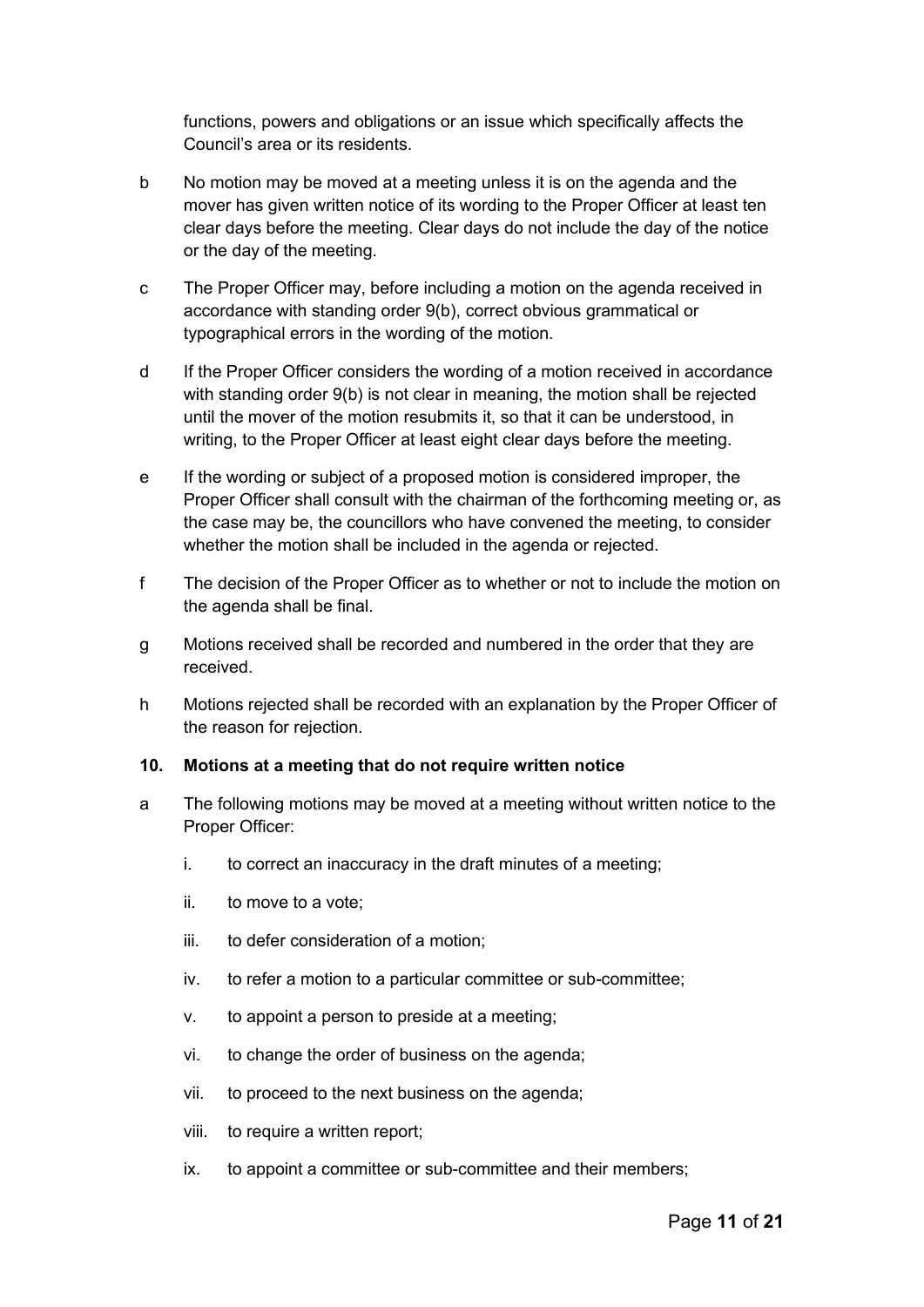- x. to extend the time limits for speaking;
- xi. to exclude the press and public from a meeting in respect of confidential or other information which is prejudicial to the public interest;
- xii. to not hear further from a councillor or a member of the public;
- xiii. to exclude a councillor or member of the public for disorderly conduct;
- xiv. to temporarily suspend the meeting;
- xv. to suspend a particular standing order (unless it reflects mandatory statutory or legal requirements);
- xvi. to adjourn the meeting; or
- xvii. to close the meeting.

#### <span id="page-11-0"></span>**11. Management of information**

See also standing order 20.

- a **The Council shall have in place and keep under review, technical and organisational measures to keep secure information (including personal data) which it holds in paper and electronic form. Such arrangements shall include deciding who has access to personal data and encryption of personal data.**
- b **The Council shall have in place, and keep under review, policies for the retention and safe destruction of all information (including personal data) which it holds in paper and electronic form. The Council's retention policy shall confirm the period for which information (including personal data) shall be retained or if this is not possible the criteria used to determine that period (e.g. the Limitation Act 1980).**
- c **The agenda, papers that support the agenda and the minutes of a meeting shall not disclose or otherwise undermine confidential information or personal data without legal justification.**
- d **Councillors, staff, the Council's contractors and agents shall not disclose confidential information or personal data without legal justification.**

#### <span id="page-11-1"></span>**12. Draft minutes**

| <b>Full Council meetings</b> | $\bullet$ |
|------------------------------|-----------|
| Committee meetings           |           |
| Sub-committee meetings       | ●         |

a If the draft minutes of a preceding meeting have been served on councillors with the agenda to attend the meeting at which they are due to be approved for accuracy, they shall be taken as read.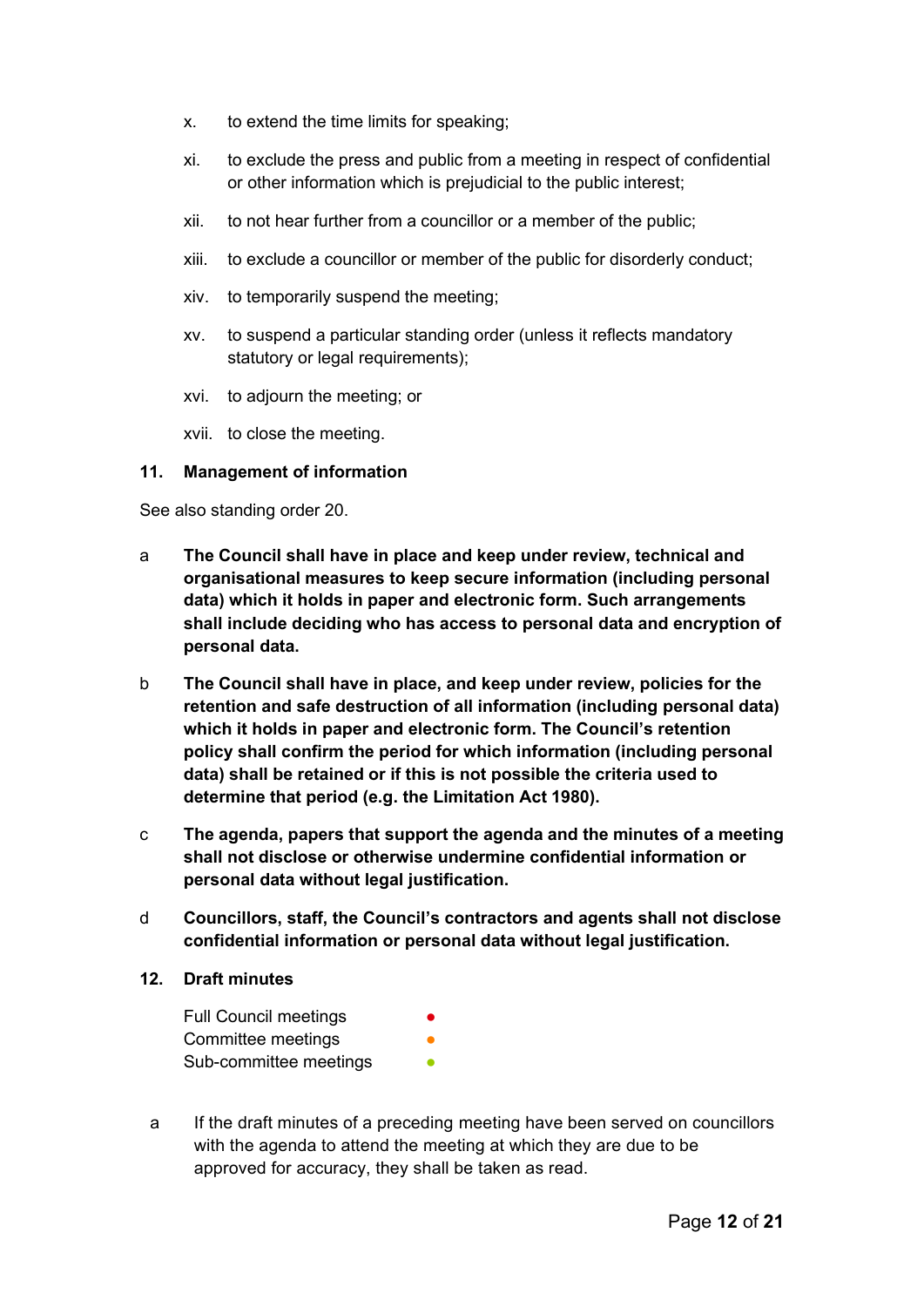- b There shall be no discussion about the draft minutes of a preceding meeting except in relation to their accuracy. A motion to correct an inaccuracy in the draft minutes shall be moved in accordance with standing order 10(a)(i).
- c The accuracy of draft minutes, including any amendment(s) made to them, shall be confirmed by resolution and shall be signed by the chairman of the meeting and stand as an accurate record of the meeting to which the minutes relate.
- d If the chairman of the meeting does not consider the minutes to be an accurate record of the meeting to which they relate, he shall sign the minutes and include a paragraph in the following terms or to the same effect:

"The chairman of this meeting does not believe that the minutes of the meeting of the ( ) held on [date] in respect of ( ) were a correct record but his view was not upheld by the meeting and the minutes are confirmed as an accurate record of the proceedings."

- ● ● e **If the Council's gross annual income or expenditure (whichever is higher) does not exceed £25,000, it shall publish draft minutes on a website which is publicly accessible and free of charge not later than one month after the meeting has taken place.**
	- f Subject to the publication of draft minutes in accordance with standing order 12(e) and standing order 20(a) and following a resolution which confirms the accuracy of the minutes of a meeting, the draft minutes or recordings of the meeting for which approved minutes exist shall be destroyed.

## <span id="page-12-0"></span>**13. Code of conduct and dispensations**

See also standing order 3(u).

- a All councillors and non-councillors with voting rights shall observe the code of conduct adopted by the Council.
- b Unless he has been granted a dispensation, a councillor or non-councillor with voting rights shall withdraw from a meeting when it is considering a matter in which he has a disclosable pecuniary interest. He may return to the meeting after it has considered the matter in which he had the interest.
- c Unless he has been granted a dispensation, a councillor or non-councillor with voting rights shall withdraw from a meeting when it is considering a matter in which he has another interest if so required by the Council's code of conduct. He may return to the meeting after it has considered the matter in which he had the interest.
- d **Dispensation requests shall be in writing and submitted to the Proper Officer** as soon as possible before the meeting, or failing that, at the start of the meeting for which the dispensation is required.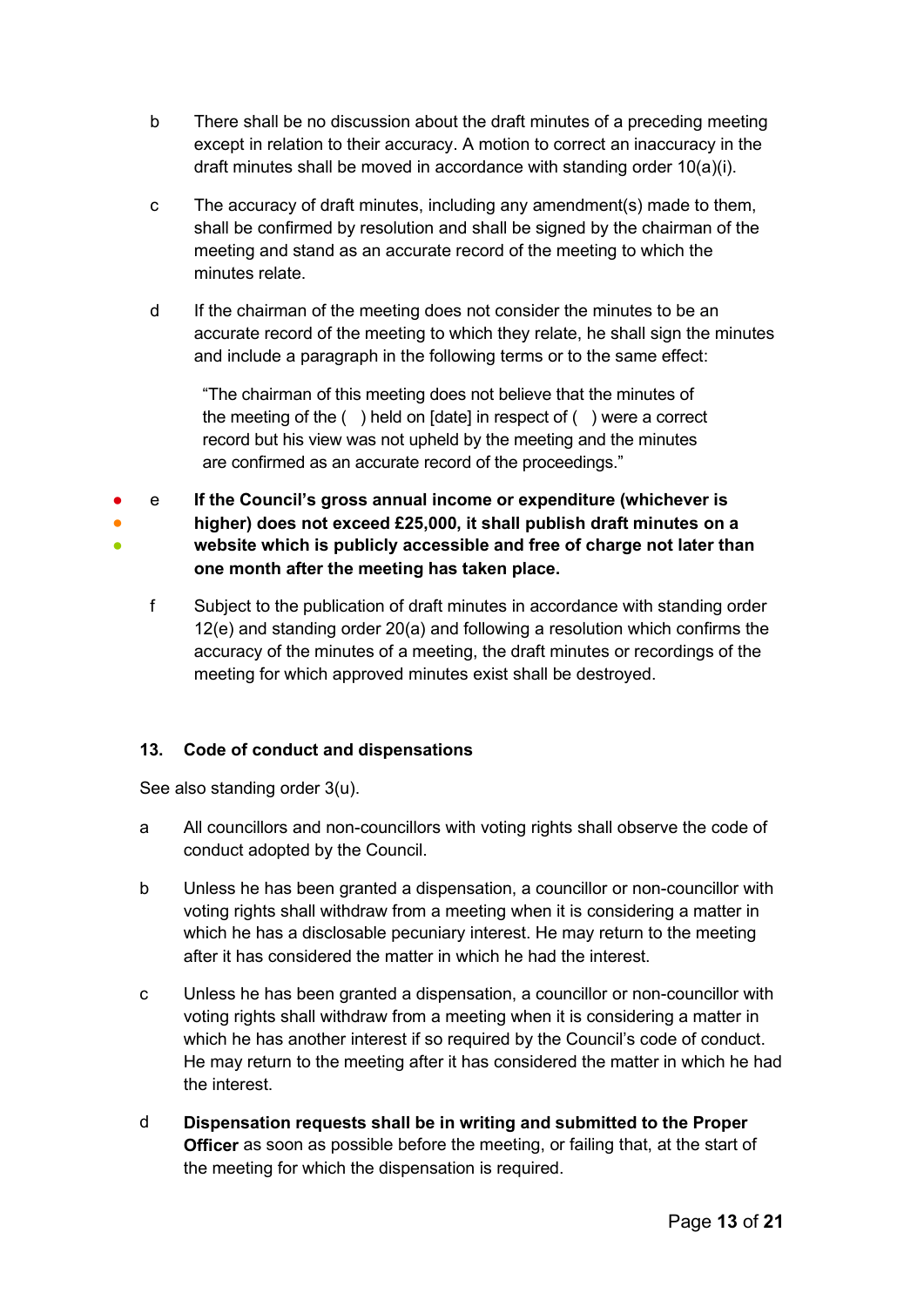- e A decision as to whether to grant a dispensation shall be made by the Proper Officer and that decision is final.
- f A dispensation request shall confirm:
	- i. the description and the nature of the disclosable pecuniary interest or other interest to which the request for the dispensation relates;
	- ii. whether the dispensation is required to participate at a meeting in a discussion only or a discussion and a vote;
	- iii. the date of the meeting or the period (not exceeding four years) for which the dispensation is sought; and
	- iv. an explanation as to why the dispensation is sought.
- g Subject to standing orders 13(d) and (f), a dispensation request shall be considered at the beginning of the meeting of the Council, or committee for which the dispensation is required.
- **h A dispensation may be granted in accordance with standing order 13(e) if having regard to all relevant circumstances any of the following apply:**
	- **i. without the dispensation the number of persons prohibited from participating in the particular business would be so great a proportion of the meeting transacting the business as to impede the transaction of the business;**
	- **ii. granting the dispensation is in the interests of persons living in the Council's area; or**
	- **iii. it is otherwise appropriate to grant a dispensation.**

#### <span id="page-13-0"></span>**14. Code of conduct complaints**

- a Upon notification by the District or Unitary Council that it is dealing with a complaint that a councillor or non-councillor with voting rights has breached the Council's code of conduct, the Proper Officer shall, subject to standing order 11, report this to the Council.
- b Where the notification in standing order 14(a) relates to a complaint made by the Proper Officer, the Proper Officer shall notify the Chairman of Council of this fact, and the Chairman shall nominate another staff member to assume the duties of the Proper Officer in relation to the complaint until it has been determined and the Council has agreed what action, if any, to take in accordance with standing order 14(d).
- c The Council may:
	- i. provide information or evidence where such disclosure is necessary to investigate the complaint or is a legal requirement;
	- ii. seek information relevant to the complaint from the person or body with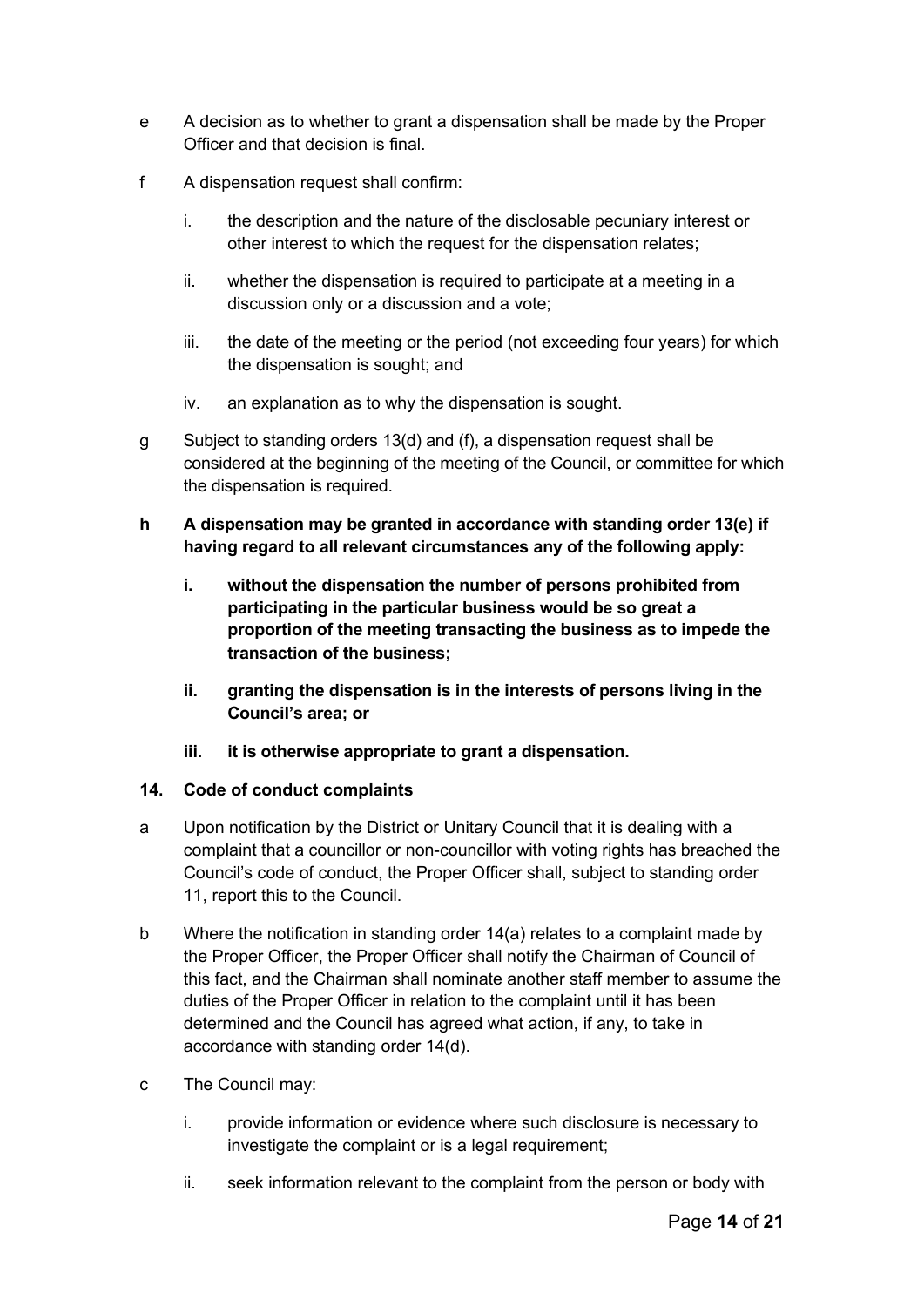statutory responsibility for investigation of the matter;

d **Upon notification by the District or Unitary Council that a councillor or non-councillor with voting rights has breached the Council's code of conduct, the Council shall consider what, if any, action to take against him. Such action excludes disqualification or suspension from office.**

#### <span id="page-14-0"></span>**15. Proper officer**

- a The Proper Officer shall be either (i) the clerk or (ii) other staff member(s) nominated by the Council to undertake the work of the Proper Officer when the Proper Officer is absent.
- b The Proper Officer shall:
	- i. **at least three clear days before a meeting of the council, a committee** or a sub-committee**,**
		- **serve on councillors by delivery or post at their residences or by email authenticated in such manner as the Proper Officer thinks fit, a signed summons confirming the time, place and the agenda (provided the councillor has consented to service by email), and**
		- **Provide, in a conspicuous place, public notice of the time, place and agenda (provided that the public notice with agenda of an extraordinary meeting of the Council convened by councillors is signed by them).**

*See standing order 3(b) for the meaning of clear days for a meeting of a full council and standing order 3(c) for the meaning of clear days for a meeting of a committee;*

- ii. subject to standing order 9, include on the agenda all motions in the order received unless a councillor has given written notice at least eight days before the meeting confirming his withdrawal of it;
- iii. **convene a meeting of the Council for the election of a new Chairman of the Council, occasioned by a casual vacancy in his office;**
- iv. **facilitate inspection of the minute book by local government electors;**
- v. **receive and retain copies of byelaws made by other local authorities;**
- vi. hold acceptance of office forms from councillors;
- vii. hold a copy of every councillor's register of interests;
- viii. assist with responding to requests made under freedom of information legislation and rights exercisable under data protection legislation, in accordance with the Council's relevant policies and procedures;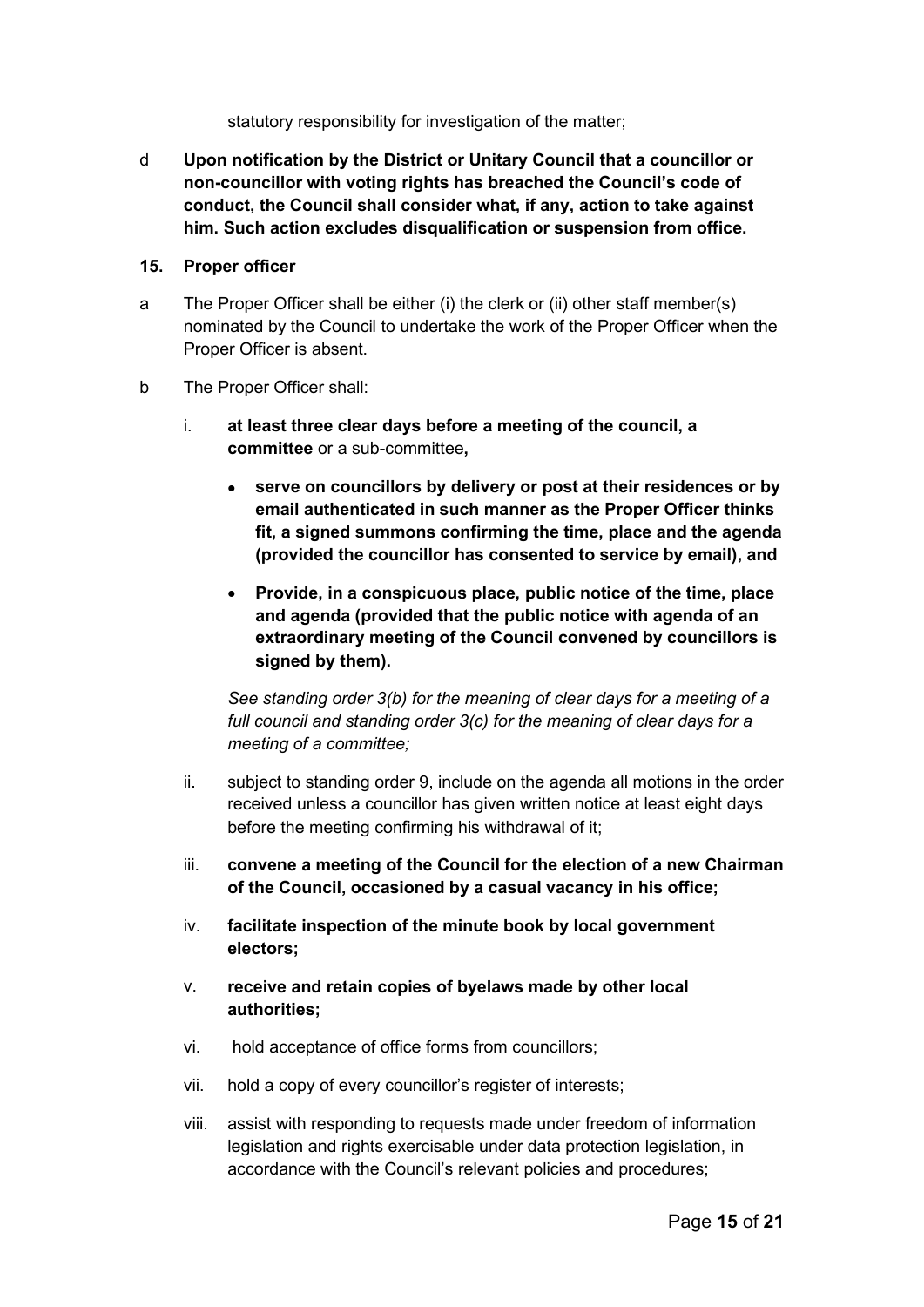- ix. liaise, as appropriate, with the Council's Data Protection Officer (if there is one);
- x. receive and send general correspondence and notices on behalf of the Council except where there is a resolution to the contrary;
- xi. assist in the organisation of, storage of, access to, security of and destruction of information held by the Council in paper and electronic form subject to the requirements of data protection and freedom of information legislation and other legitimate requirements (e.g. the Limitation Act 1980);
- xii. arrange for legal deeds to be executed; (*see also standing order 23);*
- xiii. arrange or manage the prompt authorisation, approval, and instruction regarding any payments to be made by the Council in accordance with its financial regulations;
- xiv. record every planning application notified to the Council and the Council's response to the local planning authority in a book for such purpose;
- xv. refer a planning application received by the Council to the Chairman or in their absence the Vice-Chairman of the Council within two working days of receipt to facilitate an extraordinary meeting if the nature of a planning application requires consideration before the next ordinary meeting of the Council.
- xvi. manage access to information about the Council via the publication scheme; and
- xvii. retain custody of the seal of the Council (if there is one) which shall not be used without a resolution to that effect. (s*ee also standing order 23).*

## <span id="page-15-0"></span>**16. Responsible financial officer**

a The Council shall appoint appropriate staff member(s) to undertake the work of the Responsible Financial Officer when the Responsible Financial Officer is absent.

#### <span id="page-15-1"></span>**17. Accounts and accounting statements**

- a "Proper practices" in standing orders refer to the most recent version of "Governance and Accountability for Local Councils – a Practitioners' Guide".
- b All payments by the Council shall be authorised, approved and paid in accordance with the law, proper practices and the Council's financial regulations.
- c The Responsible Financial Officer shall supply to each councillor with the Agenda for each ordinary meeting of the Council, a statement summarising the Council's receipts and payments and the balances held. This statement shall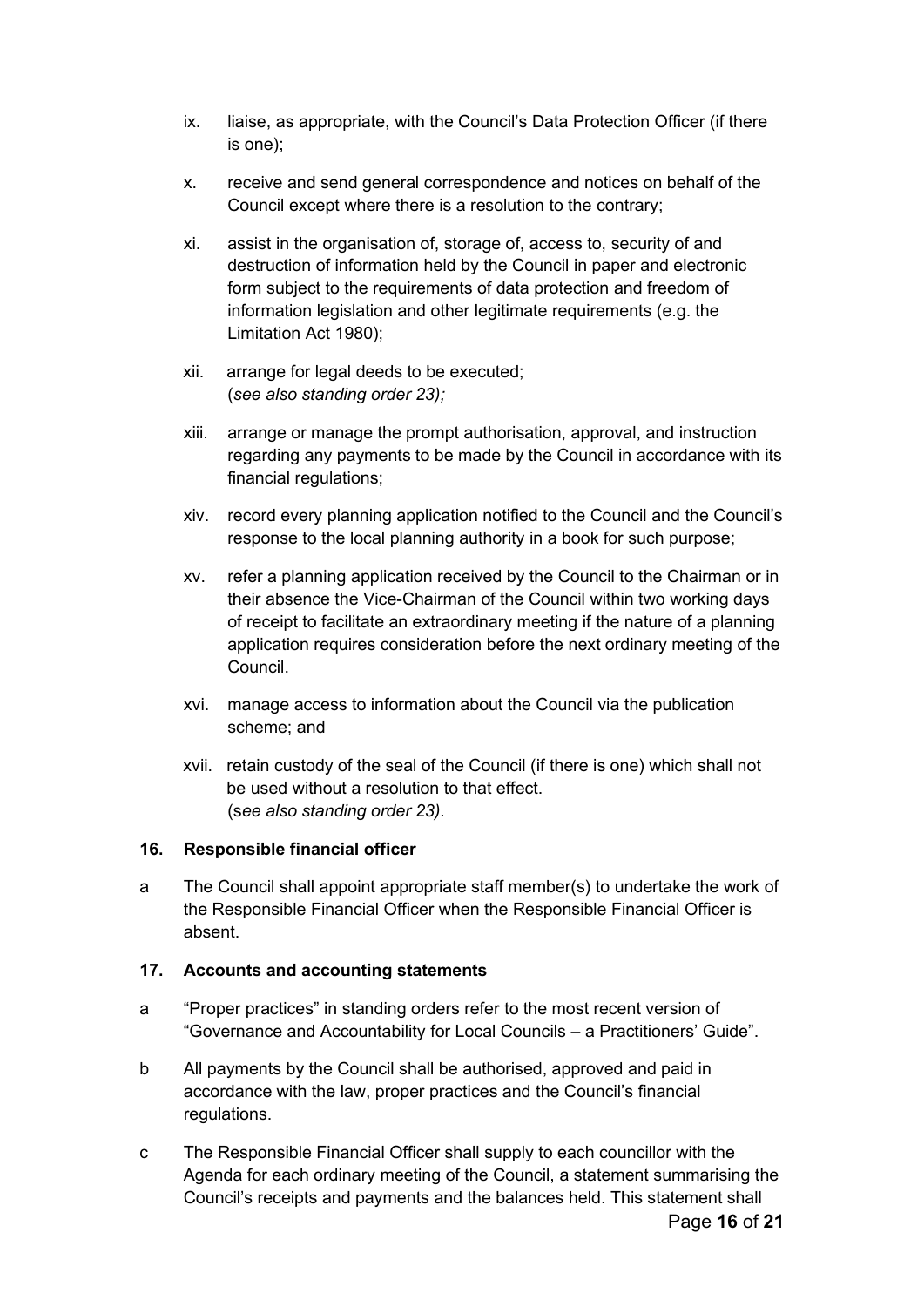include a comparison with the budget for the financial year and highlight any actual or potential overspends.

- d As soon as possible after the financial year end at 31 March, the Responsible Financial Officer shall provide:
	- i. each councillor with a statement summarising the Council's receipts and payments for the year; and
	- ii. to the Council the accounting statements for the year in the form of Section 1 of the annual governance and accountability return, as required by proper practices, for consideration and approval.
- e The year-end accounting statements shall be prepared in accordance with proper practices and apply the form of accounts determined by the Council; (receipts and payments, or income and expenditure) for the year to 31 March. A completed draft annual governance and accountability return shall be presented to all councillors at least 14 days prior to anticipated approval by the Council. The annual governance and accountability return of the Council, which is subject to external audit, including the annual governance statement, shall be presented to the Council for consideration and formal approval before 30 June.

#### <span id="page-16-0"></span>**18. Financial controls and procurement**

- a. The Council shall consider and approve financial regulations drawn up by the Responsible Financial Officer, which shall include detailed arrangements in respect of the following:
	- i. the keeping of accounting records and systems of internal controls;
	- ii. the assessment and management of financial risks faced by the Council;
	- iii. the work of the independent internal auditor in accordance with proper practices and the receipt of regular reports from the internal auditor, which shall be required at least annually;
	- iv. the inspection and copying by councillors and local electors of the Council's accounts and/or orders of payments; and
	- v. whether contracts with an estimated value below **£25,000** due to special circumstances are exempt from a tendering process or procurement exercise.
- b. Financial regulations shall be reviewed regularly and at least annually for fitness of purpose.
- c. **A public contract regulated by the Public Contracts Regulations 2015 with an estimated value in excess of £25,000 but less than the relevant thresholds in standing order 18(f) is subject to Regulations 109-114 of the Public Contracts Regulations 2015 which include a requirement on the Council to advertise the contract opportunity on the Contracts Finder**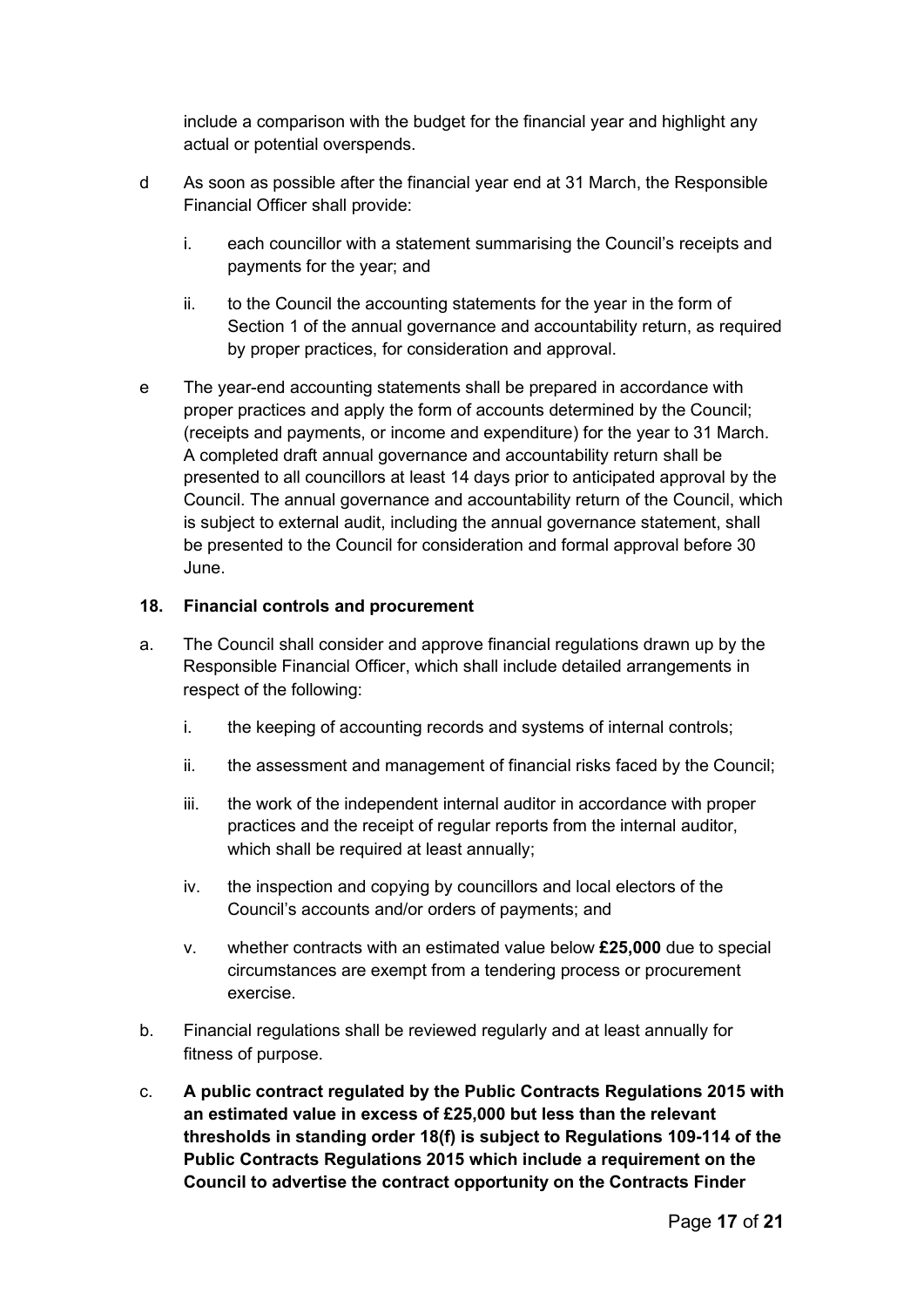## **website regardless of what other means it uses to advertise the opportunity unless it proposes to use an existing list of approved suppliers (framework agreement).**

- d. Subject to additional requirements in the financial regulations of the Council, the tender process for contracts for the supply of goods, materials, services or the execution of works shall include, as a minimum, the following steps:
	- i. a specification for the goods, materials, services or the execution of works shall be drawn up;
	- ii. an invitation to tender shall be drawn up to confirm (i) the Council's specification (ii) the time, date and address for the submission of tenders (iii) the date of the Council's written response to the tender and (iv) the prohibition on prospective contractors contacting councillors or staff to encourage or support their tender outside the prescribed process;
	- iii. the invitation to tender shall be advertised in a local newspaper and in any other manner that is appropriate;
	- iv. tenders are to be submitted in writing in a sealed marked envelope addressed to the Proper Officer;
	- v. tenders shall be opened by the Proper Officer in the presence of at least one councillor after the deadline for submission of tenders has passed;
	- vi. tenders are to be reported to and considered by the appropriate meeting of the Council or a committee or sub-committee with delegated responsibility.
- e. Neither the Council, nor a committee or a sub-committee with delegated responsibility for considering tenders, is bound to accept the lowest value tender.
- f. **A public contract regulated by the Public Contracts Regulations 2015 with an estimated value in excess of £189,330 for a public service or supply contract or in excess of £4,733,252 for a public works contract; or £663,540 for a social and other specific services contract (or other thresholds determined by the European Commission every two years and published in the Official Journal of the European Union (OJEU)) shall comply with the relevant procurement procedures and other requirements in the Public Contracts Regulations 2015 which include advertising the contract opportunity on the Contracts Finder website and in OJEU.**
- g. **A public contract in connection with the supply of gas, heat, electricity, drinking water, transport services, or postal services to the public; or the provision of a port or airport; or the exploration for or extraction of gas, oil or solid fuel with an estimated value in excess of £378,660 for a supply, services or design contract; or in excess of £4,733,252 for a works contract; or £663,540 for a social and other specific services**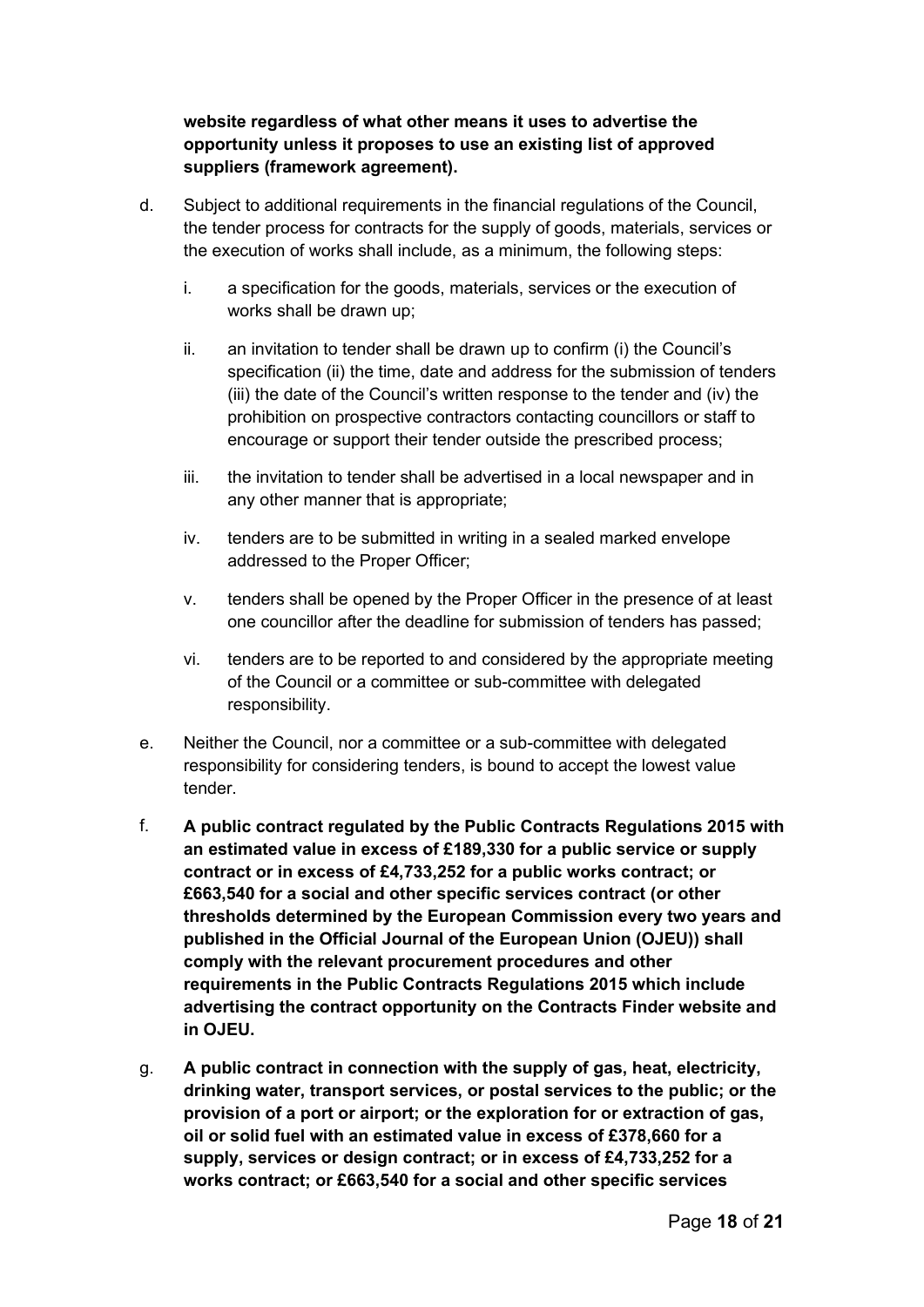**contract (or other thresholds determined by the European Commission every two years and published in OJEU) shall comply with the relevant procurement procedures and other requirements in the Utilities Contracts Regulations 2016.**

#### <span id="page-18-0"></span>**19. Handling staff matters**

- a A matter personal to a member of staff that is being considered by a meeting of the Council is subject to standing order 11.
- b Subject to the Council's policy regarding absences from work, the Council's Proper Officer and Responsible Financial Officer shall notify the chairman of the Council or, if they are not available, the vice-chairman of the Council, of absence occasioned by illness or other reason and that person shall report such absence to the Council at its next meeting.
- c The chairman of the council or in their absence, the vice-chairman shall upon a resolution conduct a review of the performance and annual appraisal of the work of the Proper Officer and Responsible Financial Officer. The reviews and appraisal shall be reported in writing and are subject to approval by resolution of the Council.
- d Subject to the Council's policy regarding the handling of grievance matters, the Council's Proper Officer and Responsible Financial Officer shall contact the chairman of the Council or in their absence, the vice-chairman of the council in respect of an informal or formal grievance matter, and this matter shall be reported back and progressed by resolution of a dedicated Personnel committee established temporarily for that purpose.
- e Subject to the Council's policy regarding the handling of grievance matters, if an informal or formal grievance matter raised by the Proper Officer and Responsible Financial Officer relates to the chairman or vice-chairman of the Council, this shall be communicated to another member of the Council, which shall be reported back and progressed by resolution of a dedicated Personnel committee established temporarily for that purpose.
- f On receipt of a informal or formal grievance, the Council must convene a dedicated Personnel committee to handle the grievance process and ensure compliance with ACAS guidelines. The individual/s named within the grievance will be ineligible to sit on the committee. The committee may consist of both councillors and non-councillors such as HR specialists, a solicitor and/or a representative from an external HR company that the council chooses to outsource to. The committee will have a quorate of 2. The committee may be dissolved by the Council following the completion of the grievance process.
- g Any persons responsible for all or part of the management of staff shall treat as confidential the written records of all meetings relating to their performance, capabilities, grievance or disciplinary matters.
- h In accordance with standing order 11(a), persons with line management responsibilities shall have access to staff records referred to in standing order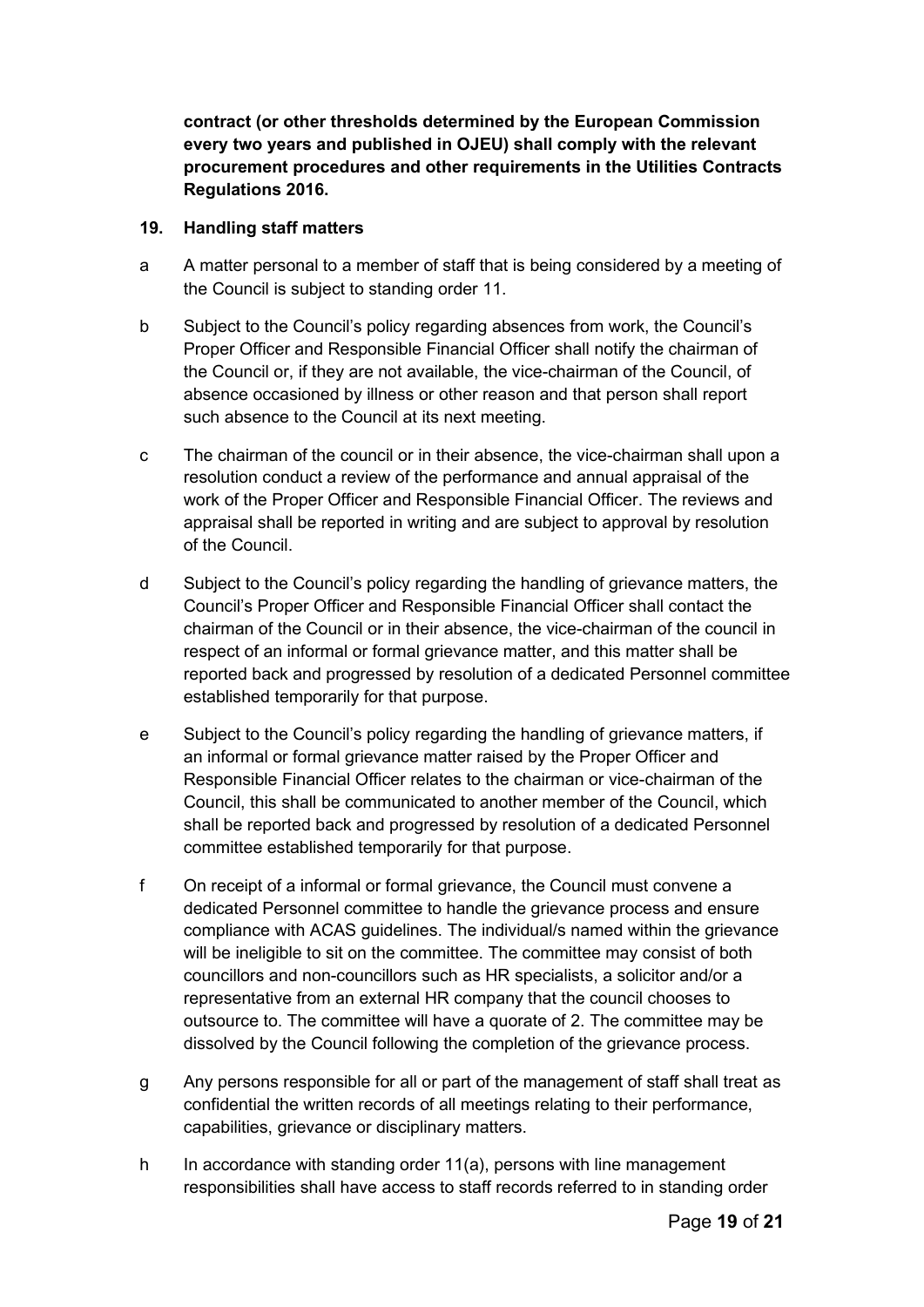19(f).

## <span id="page-19-0"></span>**20. Responsibilities to provide information**

See also standing order 21.

- a **In accordance with freedom of information legislation, the Council shall publish information in accordance with its publication scheme and respond to requests for information held by the Council.**
- b. **The Council shall publish information in accordance with the requirements of the Smaller Authorities (Transparency Requirements) (England) Regulations 2015.**

## <span id="page-19-1"></span>**21. Responsibilities under data protection legislation**

See also standing order 11.

- a The Council may appoint a Data Protection Officer at any time.
- b **The Council shall have policies and procedures in place to respond to an individual exercising statutory rights concerning his personal data.**
- c **The Council shall have a written policy in place for responding to and managing a personal data breach.**
- d **The Council shall keep a record of all personal data breaches comprising the facts relating to the personal data breach, its effects and the remedial action taken.**
- e **The Council shall ensure that information communicated in its privacy notice(s) is in an easily accessible and available form and kept up to date.**
- f **The Council shall maintain a written record of its processing activities.**
- <span id="page-19-2"></span>**22. Relations with the press/media**
- a Requests from the press or other media for an oral or written comment or statement from the Council, its councillors or staff shall be handled in accordance with the Council's policy in respect of dealing with the press and/or other media.

## <span id="page-19-3"></span>**23. Execution and sealing of legal deeds**

See also standing orders 15(b)(xii) and (xvii).

- a A legal deed shall not be executed on behalf of the Council unless authorised by a resolution.
- b **Subject to standing order 23(a), any two councillors may sign, on behalf of the Council, any deed required by law and the Proper Officer shall witness their signatures.**